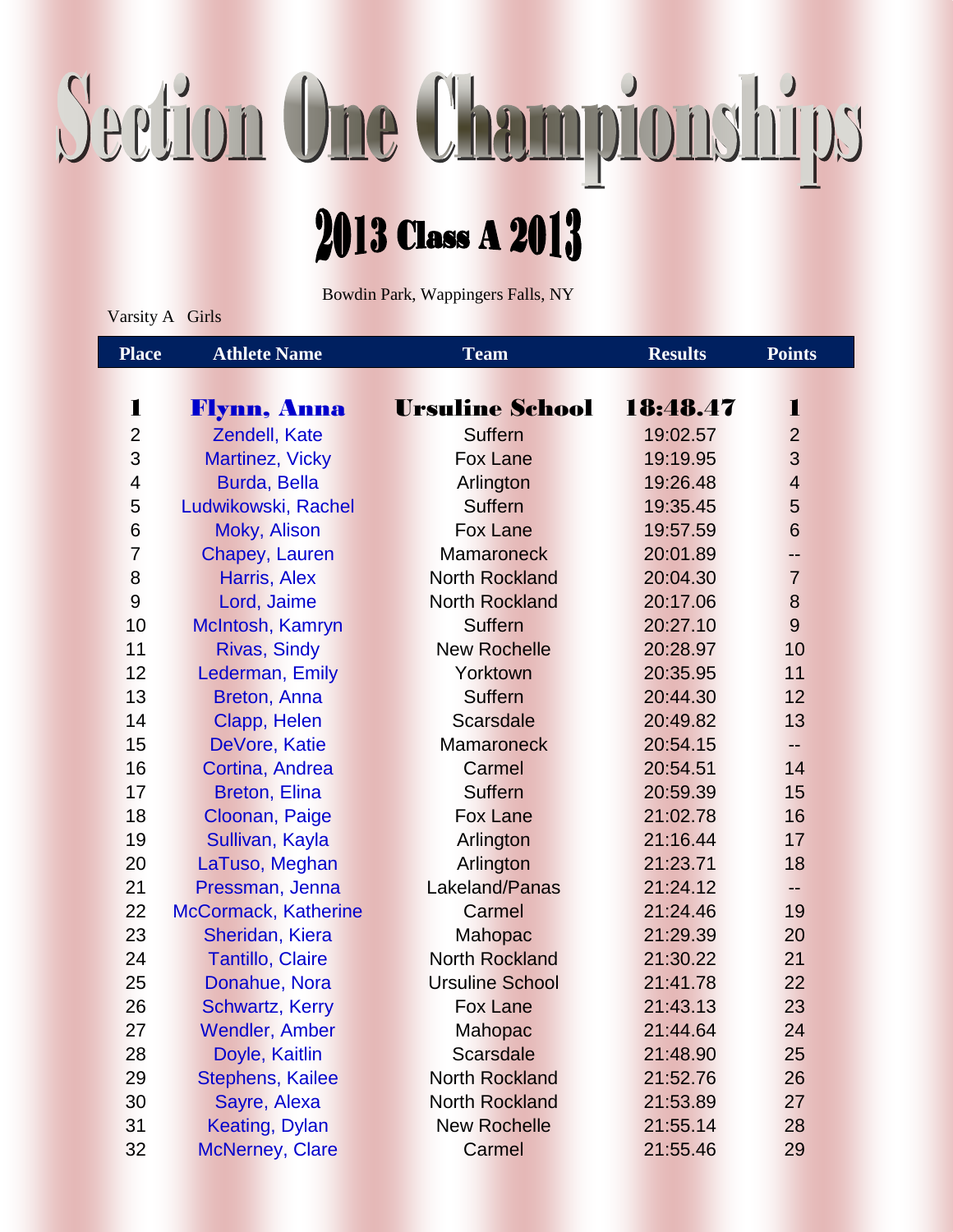| 33 | Morgan, Casie               | <b>Suffern</b>           | 21:56.07 | 30    |
|----|-----------------------------|--------------------------|----------|-------|
| 34 | <b>Vilotigevic, Natalie</b> | <b>Clarkstown North</b>  | 21:59.03 | 31    |
| 35 | Dibari, Kristen             | <b>North Rockland</b>    | 22:01.81 | 32    |
| 36 | Sorna, Andrea               | Arlington                | 22:03.49 | 33    |
| 37 | Dillmann, Erin              | John Jay - East Fishkill | 22:04.99 | 34    |
| 38 | Des Rosiers, Maggie         | <b>Scarsdale</b>         | 22:06.03 | 35    |
| 39 | Mirchin, Samantha           | <b>Mahopac</b>           | 22:06.47 | 36    |
| 40 | Prater-Lee, Christiana      | Arlington                | 22:10.32 | 37    |
| 41 | <b>Muenzer, Elissa</b>      | <b>Clarkstown South</b>  | 22:11.20 | 38    |
| 42 | <b>Torpey, Aida</b>         | <b>North Rockland</b>    | 22:12.91 | 39    |
| 43 | Rokicsak, Samantha          | <b>Clarkstown South</b>  | 22:16.08 | 40    |
| 44 | <b>O'Brien, Caroline</b>    | John Jay - East Fishkill | 22:17.25 | 41    |
| 45 | <b>Stevens, Charlotte</b>   | <b>Mamaroneck</b>        | 22:18.35 | --    |
| 46 | Feibelman, Nicole           | <b>Scarsdale</b>         | 22:19.71 | 42    |
| 47 | Bunyea, Abby                | Mahopac                  | 22:21.78 | 43    |
| 48 | <b>Welselblatt, Jessica</b> | <b>New Rochelle</b>      | 22:22.79 | 44    |
| 49 | Mosca, Samantha             | John Jay - East Fishkill | 22:23.06 | 45    |
| 50 | Gellerman, Liza             | <b>White Plains</b>      | 22:23.40 | 46    |
| 51 | McEleney, Julia             | <b>Fox Lane</b>          | 22:27.51 | 47    |
| 52 | Teresa, Kara Santa          | <b>Clarkstown South</b>  | 22:27.81 | 48    |
| 53 | Dilorio, Alexa              | <b>Ursuline School</b>   | 22:28.20 | 49    |
| 54 | Cacace, Rachel              | Roy C. Ketcham (RCK)     | 22:29.24 | 50    |
| 55 | Markoe, Rachael             | Arlington                | 22:32.36 | 51    |
| 56 | <b>Betts, Emily</b>         | <b>Clarkstown North</b>  | 22:33.11 | 52    |
| 57 | Lang, Catherine             | <b>Ursuline School</b>   | 22:36.54 | 53    |
| 58 | <b>Woods, Lauren</b>        | <b>White Plains</b>      | 22:38.45 | 54    |
| 59 | <b>McKinney, Maeve</b>      | <b>New Rochelle</b>      | 22:42.87 | 55    |
| 60 | <b>Winchell, Kate</b>       | Mahopac                  | 22:43.34 | 56    |
| 61 | Goodman, Laura              | <b>Clarkstown South</b>  | 22:43.96 | 57    |
| 62 | Smith, Claire               | Lakeland/Panas           | 22:46.27 |       |
| 63 | Rode, Colleen               | <b>Ursuline School</b>   | 22:47.06 | 58    |
| 64 | Ryder, Kelly                | Carmel                   | 22:47.73 | 59    |
| 65 | Sclafani, Julia             | Arlington                | 22:54.80 | 60    |
| 66 | Magana, Stacey              | <b>White Plains</b>      | 22:55.22 | 61    |
| 67 | Montera, Caroline           | Mahopac                  | 22:58.58 | 62    |
| 68 | Geary, Janet                | John Jay - East Fishkill | 23:00.78 | 63    |
| 69 | Okun, Rachel                | <b>White Plains</b>      | 23:06.78 | 64    |
| 70 | <b>O'Leary, Caitlin</b>     | <b>White Plains</b>      | 23:08.28 | 65    |
| 71 | Burke, Meaghan              | <b>Clarkstown South</b>  | 23:13.04 | 66    |
| 72 | Apollo, Caitlin             | <b>New Rochelle</b>      | 23:14.15 | 67    |
| 73 | Debbini, Isabella           | <b>Bronxville</b>        | 23:17.45 | $- -$ |
| 74 | <b>Dietz, Marion</b>        | John Jay - East Fishkill | 23:26.35 | 68    |
| 75 | Dicapua, Daniela            | <b>Fox Lane</b>          | 23:27.29 | 69    |
| 76 | Cohen, Ally                 | John Jay - East Fishkill | 23:28.62 | 70    |
| 77 | Fortier, Julia              | <b>Horace Greeley</b>    | 23:32.38 | 71    |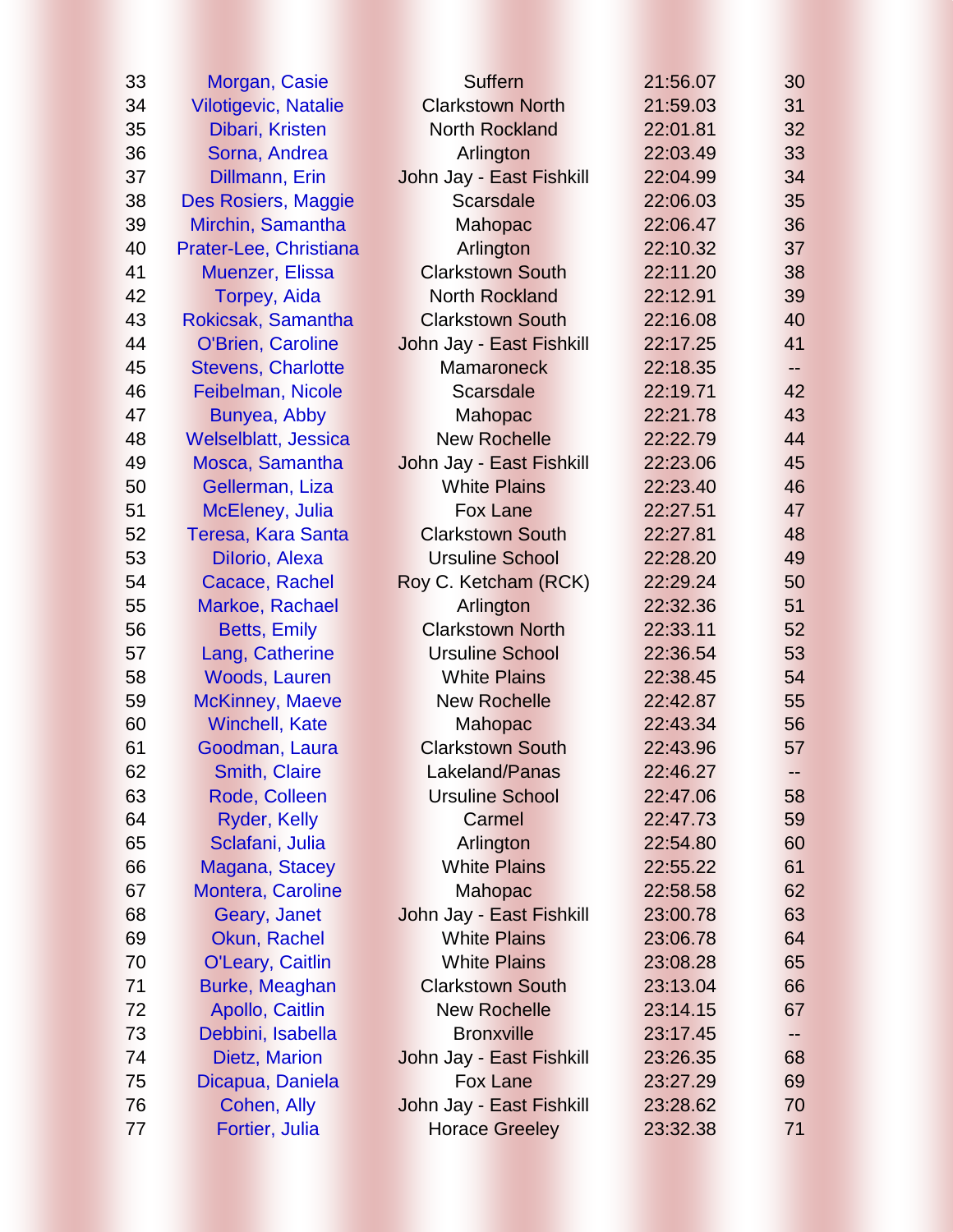| 78  | <b>Peniston, Olivia</b>     | <b>Mamaroneck</b>        | 23:36.43 | --  |
|-----|-----------------------------|--------------------------|----------|-----|
| 79  | Kim, Seonah                 | <b>Fox Lane</b>          | 23:37.90 | 72  |
| 80  | Dickson, Veronica           | <b>Scarsdale</b>         | 23:42.06 | 73  |
| 81  | <b>Stec, Kristen</b>        | Carmel                   | 23:46.90 | 74  |
| 82  | Rosenberg, Kate             | <b>Horace Greeley</b>    | 23:52.91 | 75  |
| 83  | Maisel, Zoe                 | <b>Clarkstown North</b>  | 23:53.58 | 76  |
| 84  | Garcia, Melinda             | <b>Scarsdale</b>         | 24:03.58 | 77  |
| 85  | Mani, Ashika                | Yorktown                 | 24:11.55 | 78  |
| 86  | Dougherty, Liz              | <b>Ursuline School</b>   | 24:16.00 | 79  |
| 87  | Kevorkian, Allegra          | <b>Horace Greeley</b>    | 24:22.34 | 80  |
| 88  | Araujo, Marina              | <b>Clarkstown South</b>  | 24:22.88 | 81  |
| 89  | Borowka, Jen                | <b>Horace Greeley</b>    | 24:26.86 | 82  |
| 90  | Furry, Cardon               | <b>White Plains</b>      | 24:27.30 | 83  |
| 91  | Samy, Debellis              | Yorktown                 | 24:37.87 | 84  |
| 92  | Lago, Veronica              | <b>Scarsdale</b>         | 24:38.39 | 85  |
| 93  | Grande, Nikki               | <b>Clarkstown South</b>  | 24:46.52 | 86  |
| 94  | Himel, Cari                 | <b>Horace Greeley</b>    | 24:55.68 | 87  |
| 95  | <b>McNerney, Kristen</b>    | Carmel                   | 24:57.30 | 88  |
| 96  | Hernandez, Edith            | <b>White Plains</b>      | 24:58.23 | 89  |
| 97  | Bozentko, Amanda            | Yorktown                 | 24:58.96 | 90  |
| 98  | LaGumina, Caroline          | <b>Ursuline School</b>   | 25:11.11 | 91  |
| 99  | Mcmanus, Hallie             | <b>Horace Greeley</b>    | 25:36.26 | 92  |
| 100 | Massafara, Brianna          | <b>Mahopac</b>           | 25:36.51 | 93  |
| 101 | Donnelly, Heather           | Yorktown                 | 25:38.46 | 94  |
| 102 | Aiello, Jillian             | Carmel                   | 25:38.85 | 95  |
| 103 | <b>Miller, Riley</b>        | <b>Clarkstown North</b>  | 25:48.74 | 96  |
| 104 | Green, Jenna                | Yorktown                 | 26:09.19 | 97  |
| 105 | <b>Thomasset, Genevieve</b> | Lakeland/Panas           | 26:28.40 | --  |
| 106 | Drouin, Amanda              | Roy C. Ketcham (RCK)     | 26:37.13 | 98  |
| 107 | Ross, Sydney                | <b>Clarkstown North</b>  | 26:42.63 | 99  |
| 108 | Ecker, Natasha              | John Jay - East Fishkill | 26:48.90 | 100 |
| 109 | Scobey, Eliana              | <b>Clarkstown North</b>  | 27:01.57 | 101 |
| 110 | Fon, Mary                   | Lakeland/Panas           | 27:06.05 | --  |
| 111 | Dolan, Cara                 | <b>Clarkstown North</b>  | 27:23.40 | 102 |
| 112 | Meade, Haley                | Roy C. Ketcham (RCK)     | 28:02.53 | 103 |
| 113 | Hannah, Lauren              | Yorktown                 | 28:30.15 | 104 |
| 114 | Kiernan, Christi            | Roy C. Ketcham (RCK)     | 29:28.51 | 105 |
| 115 | Lafortezza, Isabel          | <b>Horace Greeley</b>    | 29:43.70 | 106 |
| 116 | Cortesi, Brooke             | Roy C. Ketcham (RCK)     | 30:17.14 | 107 |